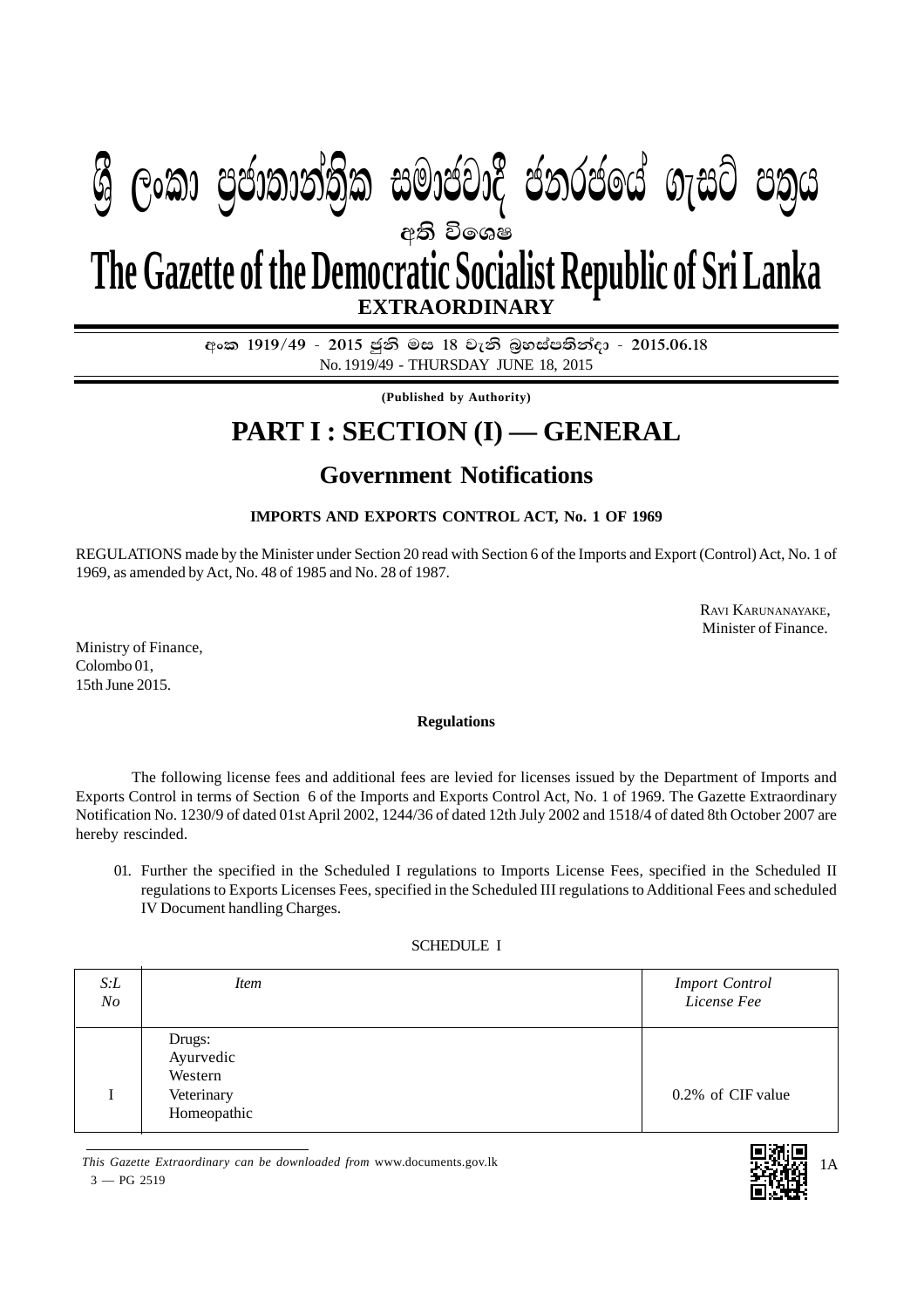#### $\rm I$  කොටස : ( $\rm I$ ) ඡෙදය - ශුී ලංකා පුජාතාන්තිුක සමාජවාදී ජනරජයේ අති විශෙෂ ගැසට් පතුය - 2015.06.18 PART I : SEC. (I) - GAZETTE EXTRAORDINARY OF THE DEMOCRATIC SOCIALIST REPUBLIC OF SRI LANKA - 18.06.2015 2A

| S: L<br>N <sub>O</sub> | <i>Item</i>                                                                                                                                                               | <b>Import Control</b><br>License Fee                                                                                          |
|------------------------|---------------------------------------------------------------------------------------------------------------------------------------------------------------------------|-------------------------------------------------------------------------------------------------------------------------------|
|                        | <b>Surgical Sutures</b><br>Chinese Herbal                                                                                                                                 | 0.2% of CIF value                                                                                                             |
| $\mathfrak{2}$         | Motor Boat engine, thin Air Crafts, Helicopters and Air Crafts Spare Parts                                                                                                | 0.5% of CIF value                                                                                                             |
| 3                      | Vehicles import by Sri Lanka Overseas Service (SLOS) officers attached<br>to foreign missions , Embassy Officers , Vehicles imports by Non-<br>Nationals, Resident Guests | 0.3% of CIF value                                                                                                             |
| $\overline{4}$         | Importation of used motor vehicles for re-export after re-conditioning<br>Cars<br>Motor Cycles                                                                            | Rs. 10,000/- Per Unit<br>Rs.5,000/- Per Unit                                                                                  |
| 5                      | Motor Cycle Frames                                                                                                                                                        | Rs. 5000/- Per Unit                                                                                                           |
| 6                      | Motor Engines                                                                                                                                                             | 25 % of CIF value                                                                                                             |
| 7                      | Vehicle Body Shell<br>(Body and Chassis not seperatable)                                                                                                                  | Rs.150,000/- Per Unit                                                                                                         |
| 8                      | Vehicle Body Shell<br>(Body and Chassis seperatable)                                                                                                                      | Rs.50,000/- Per Unit                                                                                                          |
| 9                      | <b>Used Heavy Vehicles</b><br>5-7 Yrs.<br>7 - 10 Yrs.<br>10-12 Yrs.<br>12-15 Yrs.<br>15 - 20 Yrs.                                                                         | Rs. 75,000/- Per Unit<br>Rs. 150,000/- Per Unit<br>Rs. 200,000/- Per Unit<br>Rs. 300,000/- Per Unit<br>Rs. 350,000/- Per Unit |
| 10                     | Hearses<br>Garbage Vehicles and Ambulances (Used)<br>Private Sector<br>Public Sector, Semi-Government Social Service Institutions                                         | Rs.75,000/- Per Unit<br>Rs. 50,000/- Per Unit<br>Rs. 25,000/- Per Unit                                                        |
| 11                     | Vehicles Import under Earned Exchange Scheme<br>3-5 Yrs.<br>5-10 Yrs.                                                                                                     | 4% of CIF value<br>7% of CIF value                                                                                            |
| 12                     | Vehicles Import for Religious Places<br>4-7 Yrs.<br>7-10 Yrs.                                                                                                             | Rs.75,000/- Per Unit<br>Rs.150,000/- Per Unit                                                                                 |
| 13                     | Chassis<br>Chassis bought by Custom Auction                                                                                                                               | Rs.30,000/-Per Unit<br>20% of value                                                                                           |

### SCHEDULE I (*Contd*.)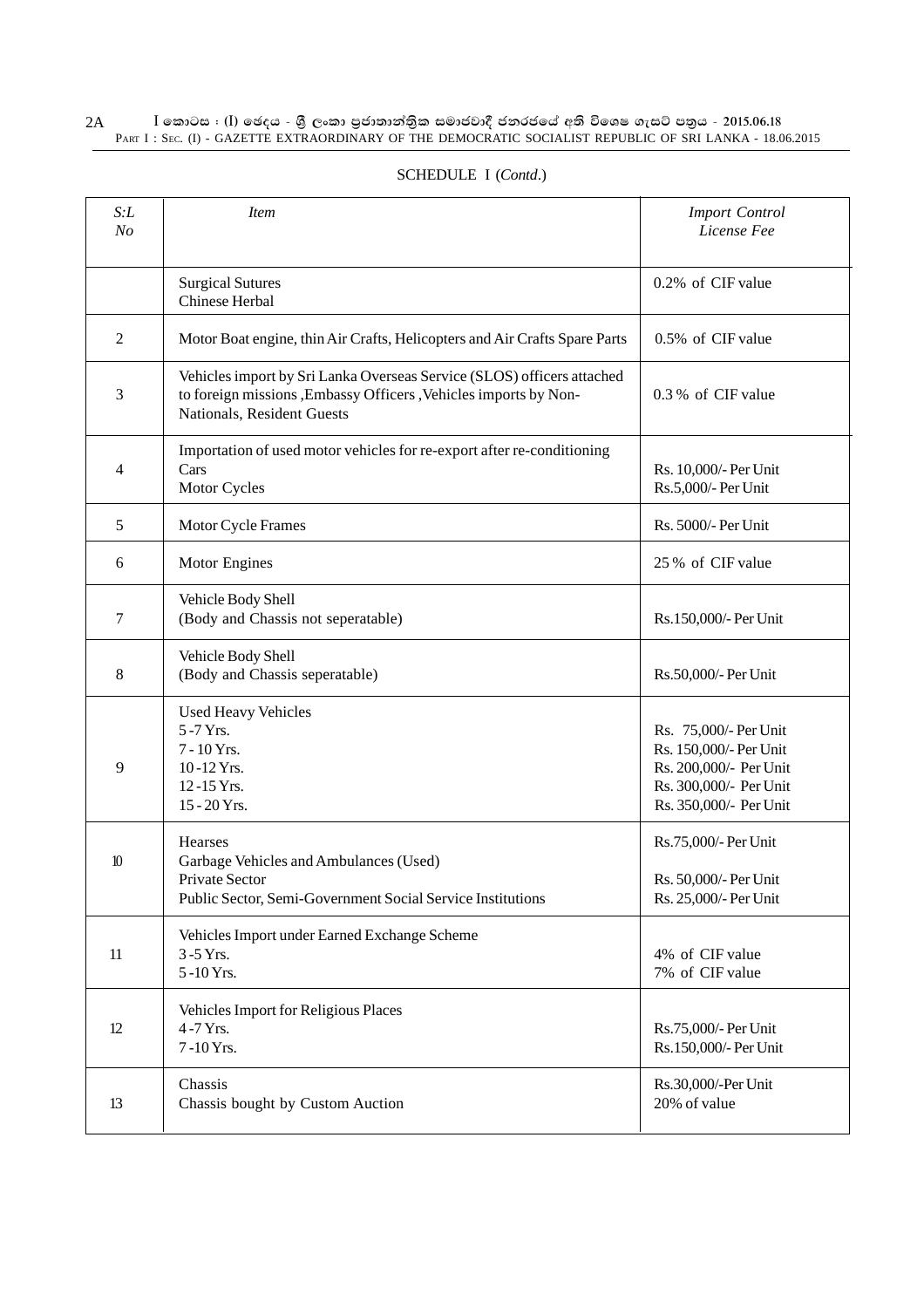$\rm I$  කොටස : ( $\rm I$ ) ඡෙදය - ශුී ලංකා පුජාතාන්තිුක සමාජවාදී ජනරජයේ අති විශෙෂ ගැසට් පතුය - 2015.06.18 PART I : SEC. (I) - GAZETTE EXTRAORDINARY OF THE DEMOCRATIC SOCIALIST REPUBLIC OF SRI LANKA - 18.06.2015 3A

| S: L<br>N <sub>O</sub> | <i>Item</i>                                                                                                       | <b>Import Control</b><br>License Fee                                                                                                             |
|------------------------|-------------------------------------------------------------------------------------------------------------------|--------------------------------------------------------------------------------------------------------------------------------------------------|
| 14                     | <b>Used Vehicle Seats</b><br><b>Used Tyres</b>                                                                    | 50 % of CIF value<br>50 % of CIF value                                                                                                           |
| 15                     | Vehicle Cut Portion (Vehicle Face Cuts, Front Cuts and Back Cuts etc.)                                            | Subject to minimum fee<br>Rs.25,000/-<br>25 % of CIF value                                                                                       |
| 16                     | Vehicle Cut Portion, Used Vehicle Seats and Body Shell and Other<br>Spare Parts bought by Custom Auction          | 25 % of value                                                                                                                                    |
| 17                     | Motor Vehicles Gift - Family members, Welfare Organizations<br>$3 - 5$ Yrs.<br>$5 - 10$ Yrs.<br>Disable Persons   | 10% of CIF value<br>20 % of CIF value<br>10% of CIF value                                                                                        |
| 18                     | Fire fighting vehicles (Used)<br>Private Sector<br>Public Sector, Semi-Government and Social Service Institutions | Rs. 50,000/-Per Unit<br>Rs. 25,000/-Per Unit                                                                                                     |
| 19                     | Other Vehicles (Car, Van, Crew cab)                                                                               | 25% of CIF value, up to 05<br>years from licensing<br>requirement age<br>30% of CIF value, exceeds 05<br>Years from licensing<br>requirement age |
| 20                     | Vintage Vehicles                                                                                                  | 10% of CIF value                                                                                                                                 |
| 21                     | Motor Cycles<br>$0 - 350$ CC<br>351-800CC<br>801-1000 CC<br>Over 1000 CC                                          | Rs. 5000/- Per Unit<br>Rs. 10,000/- Per Unit<br>Rs. 20,000/- Per Unit<br>Rs. 30,000/- Per Unit                                                   |
| 22                     | Motor Trailers (Used)                                                                                             | Rs. 25,000/- Per Unit                                                                                                                            |
| 23                     | Bodies and Chassis Imported for assembling motor vehicles                                                         | Rs. 25,000/- Per Unit                                                                                                                            |
| 24                     | Used Tractors for Agricultural Sector                                                                             | Rs. 30,000/- Per Unit                                                                                                                            |

### SCHEDULE I (*Contd*.)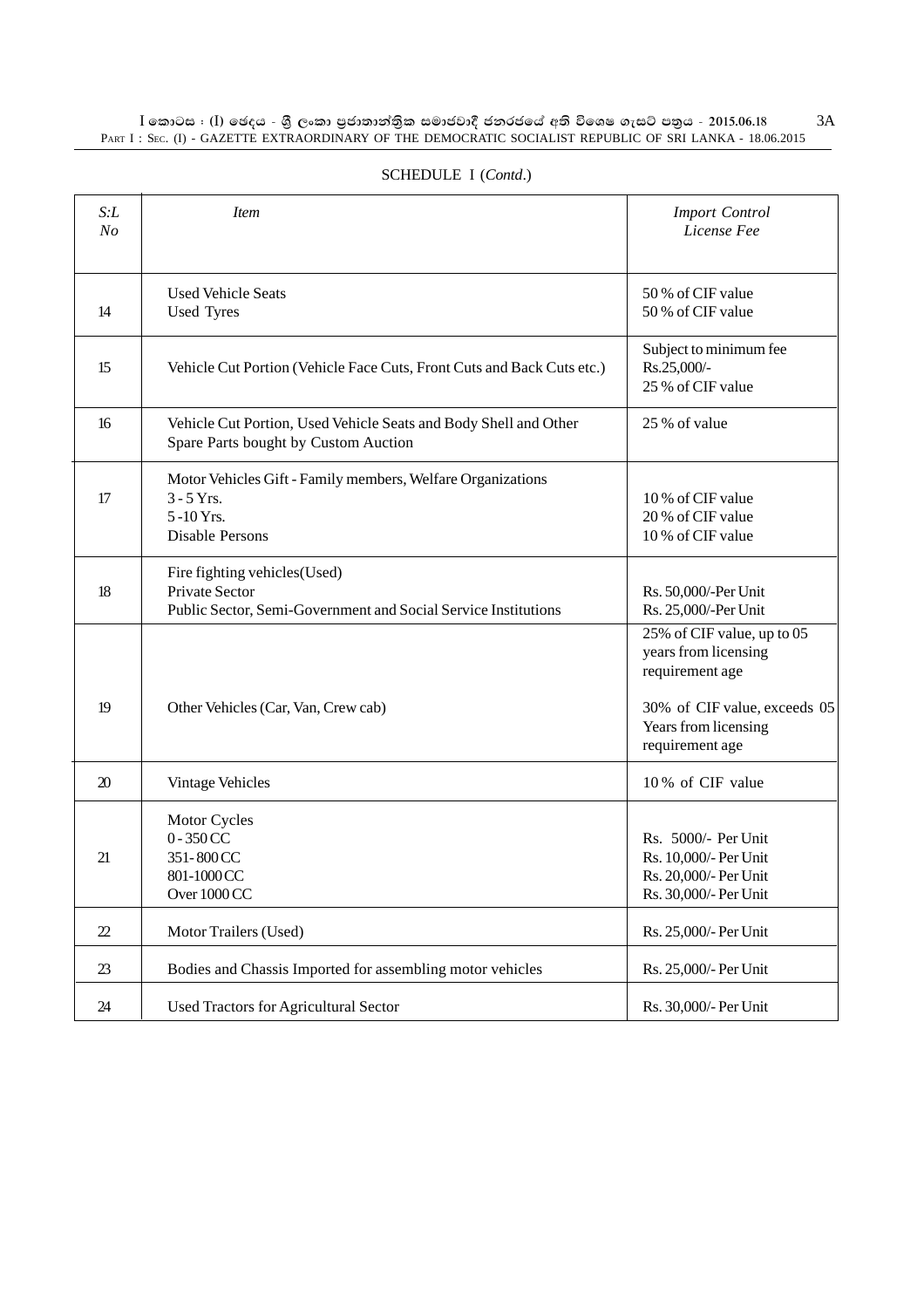#### $\rm I$  කොටස : ( $\rm I$ ) ඡෙදය - ශුී ලංකා පුජාතාන්තිුක සමාජවාදී ජනරජයේ අති විශෙෂ ගැසට් පතුය - 2015.06.18 PART I : SEC. (I) - GAZETTE EXTRAORDINARY OF THE DEMOCRATIC SOCIALIST REPUBLIC OF SRI LANKA - 18.06.2015 4A

| S: L<br>N <sub>O</sub> | <i>Item</i>                                                                                                                                                       | <b>Import Control</b><br>License Fee                                                          |
|------------------------|-------------------------------------------------------------------------------------------------------------------------------------------------------------------|-----------------------------------------------------------------------------------------------|
| 25                     | Vehicles which are not used on roads (Used), Not for Agricultural<br>purposes<br>7-10 Yrs.<br>10-12 Yrs.<br>12 - 15 Yrs.<br>15-20 Yrs.                            | 7% of the CIF value<br>9 % of the CIF value<br>11 % of the CIF value<br>13 % of the CIF value |
| 26                     | Vehicle Cabins                                                                                                                                                    | Rs. 30,000/-Per Unit                                                                          |
| 27                     | Pesticides, Cereals, Chemicals, Radio Active Materials, Cashew in Shell<br>,Fertilizers etc.                                                                      | 0.3% of CIF value                                                                             |
| 28                     | Alcohol and Other Beverages                                                                                                                                       | 1 % of CIF value                                                                              |
| 29                     | Live Animals and Animal Products                                                                                                                                  | 0.3 % of CIF value                                                                            |
| 30                     | Petroleum Products (Petrol, Diesel, Kerosene and Air Craft Oil)<br>License issued to Ceylon Petroleum Corporation and Indian Oil<br>Company<br>Other Institutions | Rs. 1,000,000/- Per Annum<br>0.3% of CIF value                                                |
| 31                     | <b>Other Petroleum Products</b><br><b>Bitumen</b>                                                                                                                 | 0.3% of CIF value<br>0.3% of CIF value                                                        |
| 32                     | Telecommunication Equipments, Cigarette Papers, Sports goods, Sport<br>instruments operated by Coins or Discs, Refrigerant Gas                                    | 0.4% of CIF value                                                                             |
| 33                     | <b>Cellular Phones</b>                                                                                                                                            | 1 % of CIF value                                                                              |
| 34                     | Meteorological Balloons                                                                                                                                           | 0.3% of CIF value                                                                             |
| 35                     | Used Refrigerators, Deep Freezers and Air Conditioners                                                                                                            | Minimum fee Rs.500/- Unit<br>or 25% of CIF value                                              |
| 36                     | Used Computers and Devices                                                                                                                                        | 25% of CIF value                                                                              |
| 37                     | Printers and Photo Copy Machines (Used)                                                                                                                           | 25% of CIF value                                                                              |
| 38                     | Other Electronics Equipment (Brand new)                                                                                                                           | 0.4% of CIF value                                                                             |
| 39                     | <b>Used Washing Machines</b>                                                                                                                                      | 25% of CIF value                                                                              |
| 40                     | <b>Used Clothes</b>                                                                                                                                               | 0.4% of CIF value                                                                             |
| 41                     | Coins and Medals , Dolls and other Toys electrically operated (Remote<br>controlled), Arms and Ammunitions, Explosives                                            | 0.4% of CIF value                                                                             |
| 42                     | <b>Scrap Metals</b>                                                                                                                                               | 0.4% of CIF value                                                                             |
| 43                     | <b>Used Furniture</b>                                                                                                                                             | 50 % of CIF value                                                                             |

### SCHEDULE I (*Contd*.)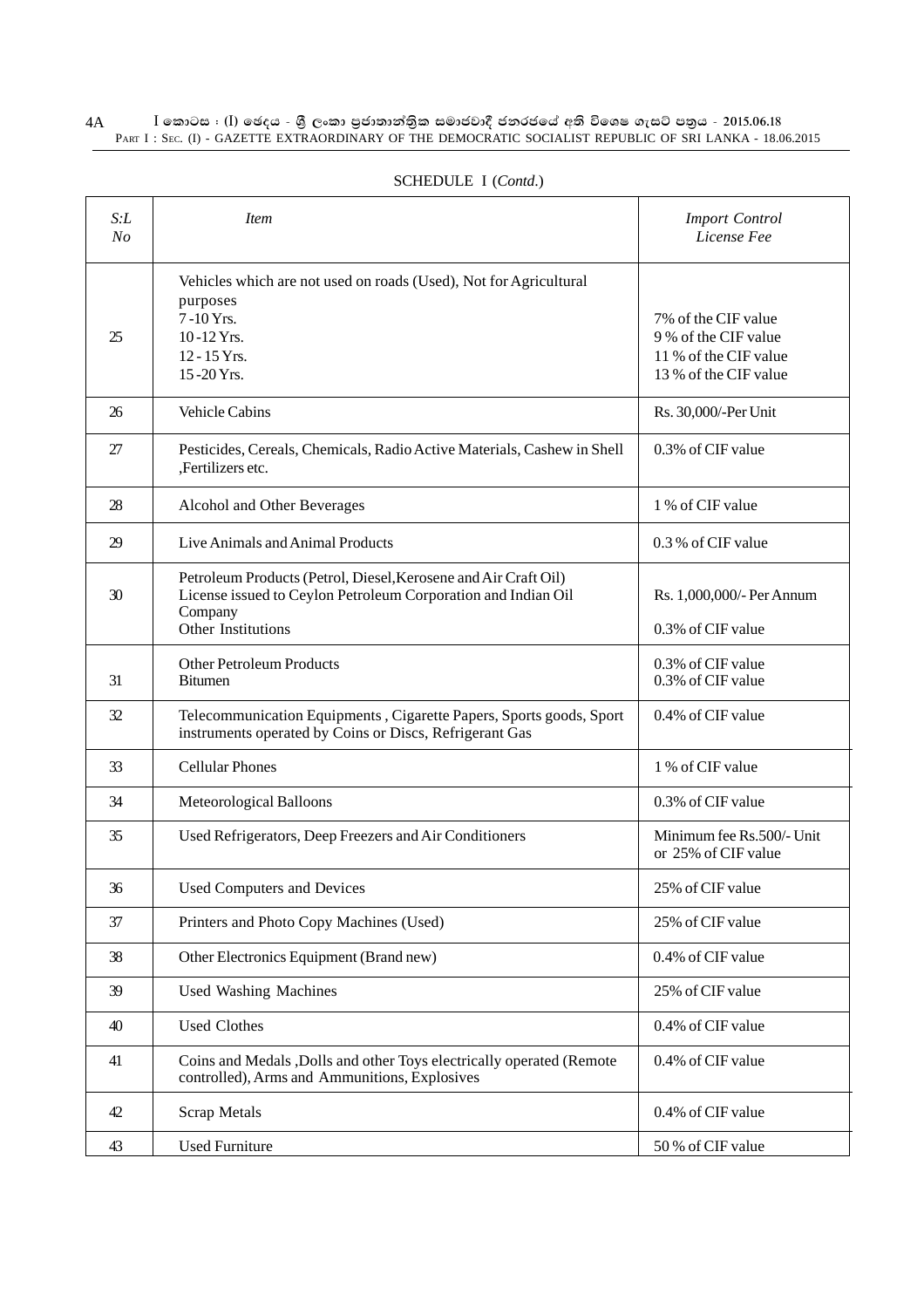| S:L<br>No | <i>Item</i>                                                            | <b>Import Control</b><br>License Fee                                      |
|-----------|------------------------------------------------------------------------|---------------------------------------------------------------------------|
| 44        | Sludge Oil                                                             | Minimum fee Rs.5000/-<br>$IMT = Rs.500/-$                                 |
| 45        | <b>Plastic Containers and Other related Plastic Products</b>           | 0.4% of CIF value                                                         |
| 46        | Tea (Flavoured or Non-Flavoured)                                       | 1 % of CIF value                                                          |
| 47        | Organic Waste                                                          | 1 % of CIF value                                                          |
| 48        | Mineral and Non-Mineral Waste                                          | 5% of CIF value                                                           |
| 49        | <b>Electronic Waste</b>                                                | 5% of CIF value                                                           |
| 50        | Minimum License Fee<br>License Amendmended Fee<br>License Abstract Fee | Rs.1000/- Per License<br>Rs. 1000/- Per License<br>Rs. 1000/- Per License |

### SCHEDULE I (*Contd*.)

### SCHEDULE II

| S: L<br>$N_{O}$ | <i>Item</i>                                                                | Export<br>License Fee                                        |
|-----------------|----------------------------------------------------------------------------|--------------------------------------------------------------|
|                 | Ivory and Ivory Products                                                   | Rs. 500,000/- Per License                                    |
| $\mathfrak{D}$  | Timber (Wood and articles of wood)                                         | Rs. 2000/- Per License                                       |
| 3               | Passenger motor vehicles first registered in Sri Lanka prior to 01.01.1945 | Rs. 5000/- Per License                                       |
| 4               | Waste and Scrap<br>Value Added Metal Products<br>Slag, ash and residuals   | Minimum Fee Rs. 5000/-<br>$1 \text{ MT} = \text{Rs } 750/$ - |

### SCHEDULE III

| S: L<br>$N_{O}$ | <i>Item</i>                                   | <b>Addtional Fee</b><br>(Rs. of CIF) |
|-----------------|-----------------------------------------------|--------------------------------------|
|                 | Import without ICL<br>(Except Motor vehicles) | 10%                                  |
| 2               | Import prior to obtain ICL                    | 7%                                   |
| 3               | Import after expiring ICL                     | 5%                                   |
| 4               | Different supplier                            | 2% (Upper limit Rs.12,000)           |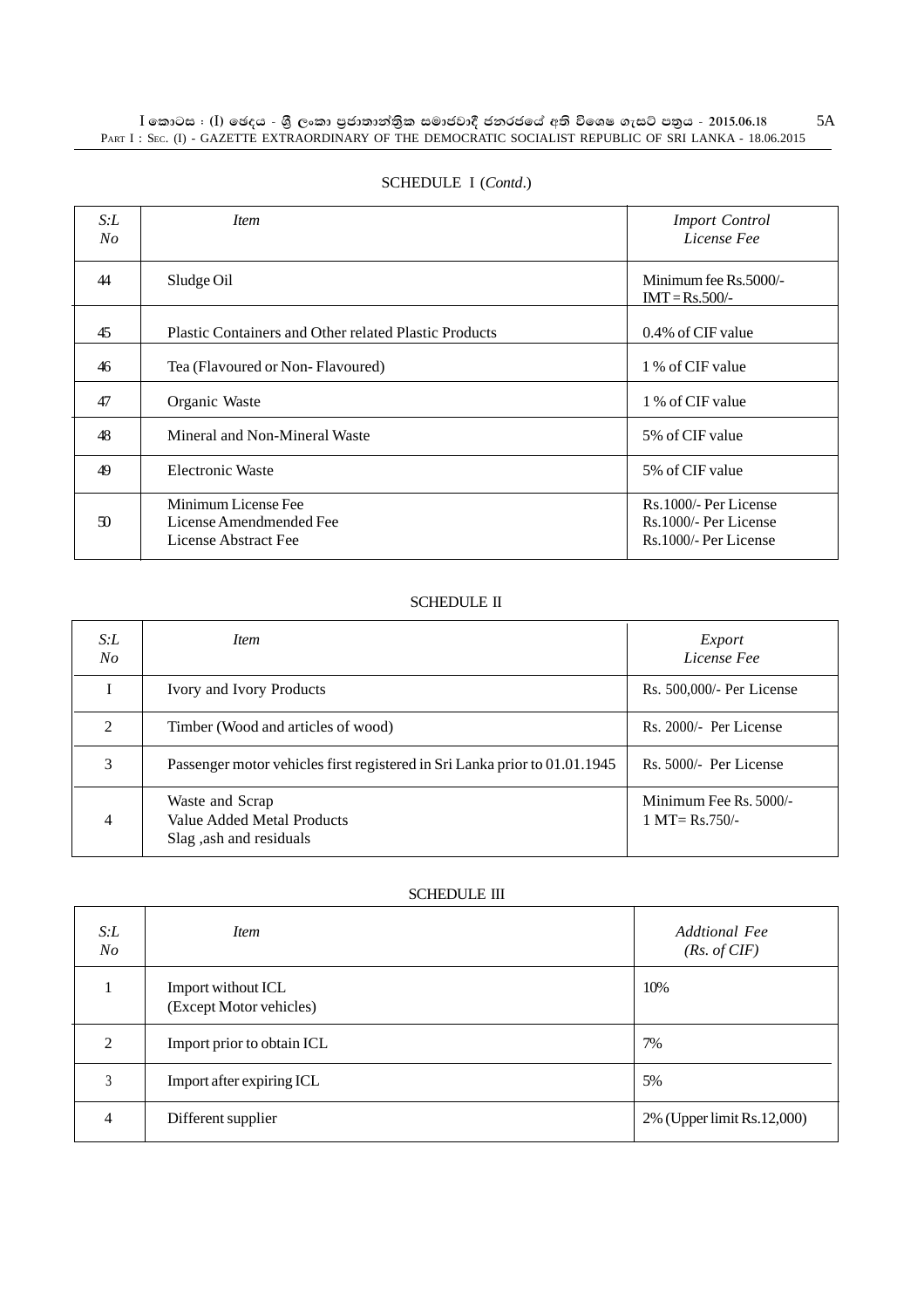#### $\rm I$  කොටස : ( $\rm I$ ) ඡෙදය - ශුී ලංකා පුජාතාන්තිුක සමාජවාදී ජනරජයේ අති විශෙෂ ගැසට් පතුය - 2015.06.18 PART I : SEC. (I) - GAZETTE EXTRAORDINARY OF THE DEMOCRATIC SOCIALIST REPUBLIC OF SRI LANKA - 18.06.2015 6A

| S: L<br>No      | <b>Item</b>                                                                          | Addtional Fee<br>(Rs. of CIF)  |
|-----------------|--------------------------------------------------------------------------------------|--------------------------------|
| 5               | Drug samples exceeding 10 % limit                                                    | 10 % (Upper limit Rs. 125,000) |
| 6               | Violation of conditions laid down in the license                                     | Upper limit 10%                |
| 7               | Different HS sub headings                                                            | 2% (Upper limit Rs.12,000)     |
| 8               | Items imported exceeding quantity                                                    | 5%                             |
| 9               | Items imported exceeding value                                                       | 5%                             |
| 10 <sup>2</sup> | Import vehicles without Pre-inspection certificate                                   | Rs. 200,000/-                  |
| 11              | Import without ICL (Motor vehicles, Body-shell, seat, heavy<br>vehicles, cabin etc.) | 25%                            |
| 12              | Import vehicles which bears a different HS number                                    | 5% (Upper limit Rs. 25,000)    |
| 13              | Changing Country of Shipment                                                         | 5% (Upper limit Rs. 10,000)    |
| 14              | Changing Country of origin                                                           | 5% (Upper limit Rs. 10,000)    |

### SCHEDULE III (*Contd*.)

### SCHEDULE IV

| S: L<br>No     | <i>Item</i>                                                                    | <i>Documentation</i><br>Fee    |
|----------------|--------------------------------------------------------------------------------|--------------------------------|
| I              | Vehicles Shipped before the establishing of valid Letter of Credit (LC)        | Rs.1000/- (Per Vehicle)        |
| $\mathfrak{D}$ | Vehicles Shipped before the Amendment of valid Letter of Credit (LC)           | Rs.500/- (Per Vehicle)         |
| 3              | Breaching of conditions of Letter of Credit                                    | Rs. 1000/- (Per one Condition) |
| 4              | Vehicles Chassis No. differs from the other Imports Documents                  | Rs.500/- (Per Vehicle)         |
| 5              | Discrepancies of Import documents                                              | Rs.500/- (Per Invoice)         |
| 6              | Approval for releasing consignment from Sri Lanka Customs                      | Rs.1000/ (Per Invoice)         |
| $\overline{7}$ | Documents against Payment $(D/A)$ bill exceeded 180 days from maturity<br>date | Rs.1000/- (Per Invoice)        |
| 8              | Approval for Advance Payment                                                   | Rs.1000/- (Per Application)    |